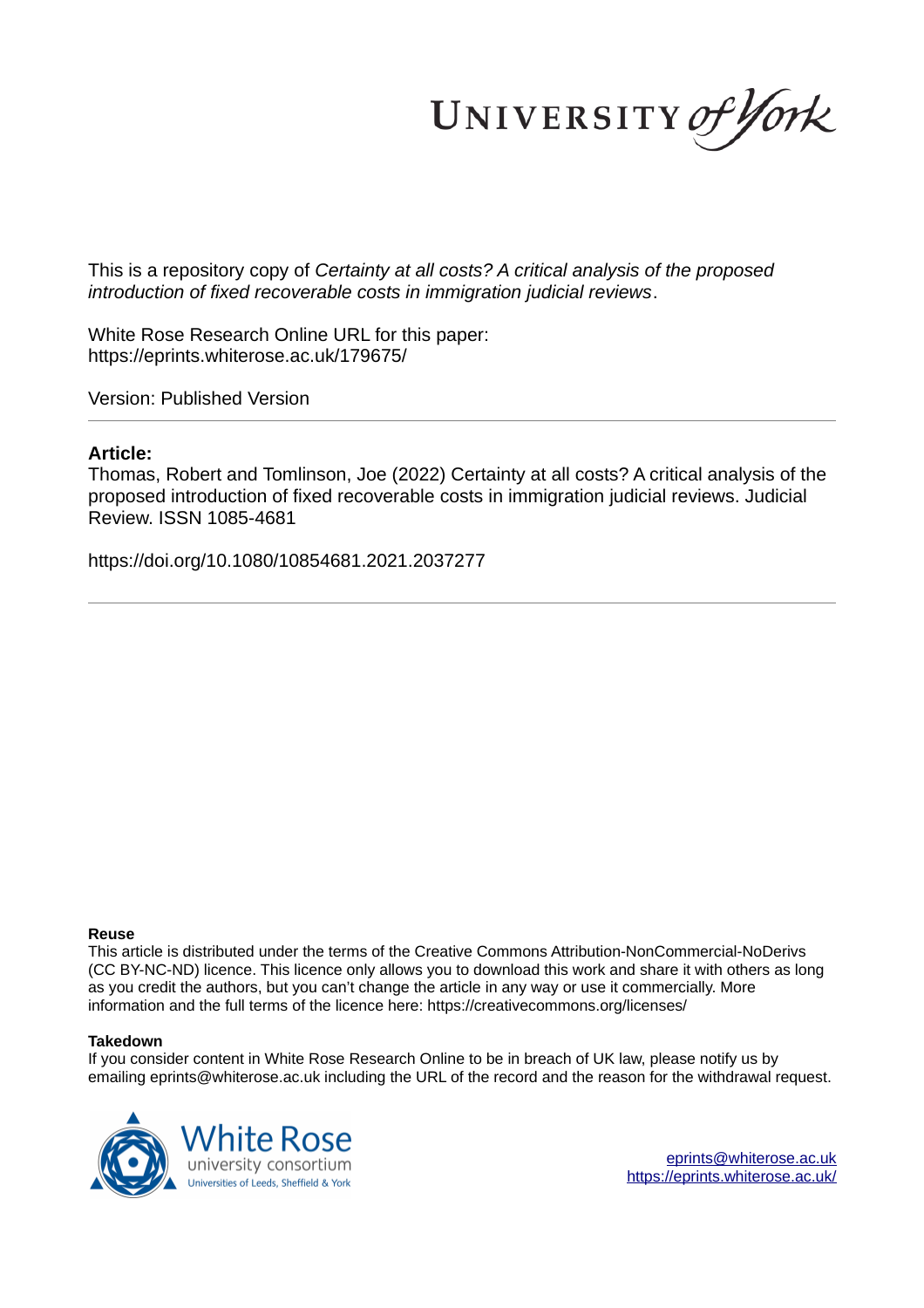



**ISSN: (Print) (Online) Journal homepage: https://www.tandfonline.com/loi/rjdr20**

# **Certainty at all Costs? A Critical Analysis of the Proposed Introduction of Fixed Recoverable Costs in Immigration Judicial Reviews**

Routledge

**Robert Thomas & Joe Tomlinson**

**To cite this article:** Robert Thomas & Joe Tomlinson (2022): Certainty at all Costs? A Critical Analysis of the Proposed Introduction of Fixed Recoverable Costs in Immigration Judicial Reviews, Judicial Review, DOI: 10.1080/10854681.2021.2037277

**To link to this article:** https://doi.org/10.1080/10854681.2021.2037277

© 2022 The Author(s). Published by Informa UK Limited, trading as Taylor & Francis Group



Published online: 28 Feb 2022.

Submit your article to this journal  $\mathbb{Z}$ 

**III** Article views: 126



 $\bullet$  View related articles  $\circ$ 

View Crossmark data $\mathbb{Z}$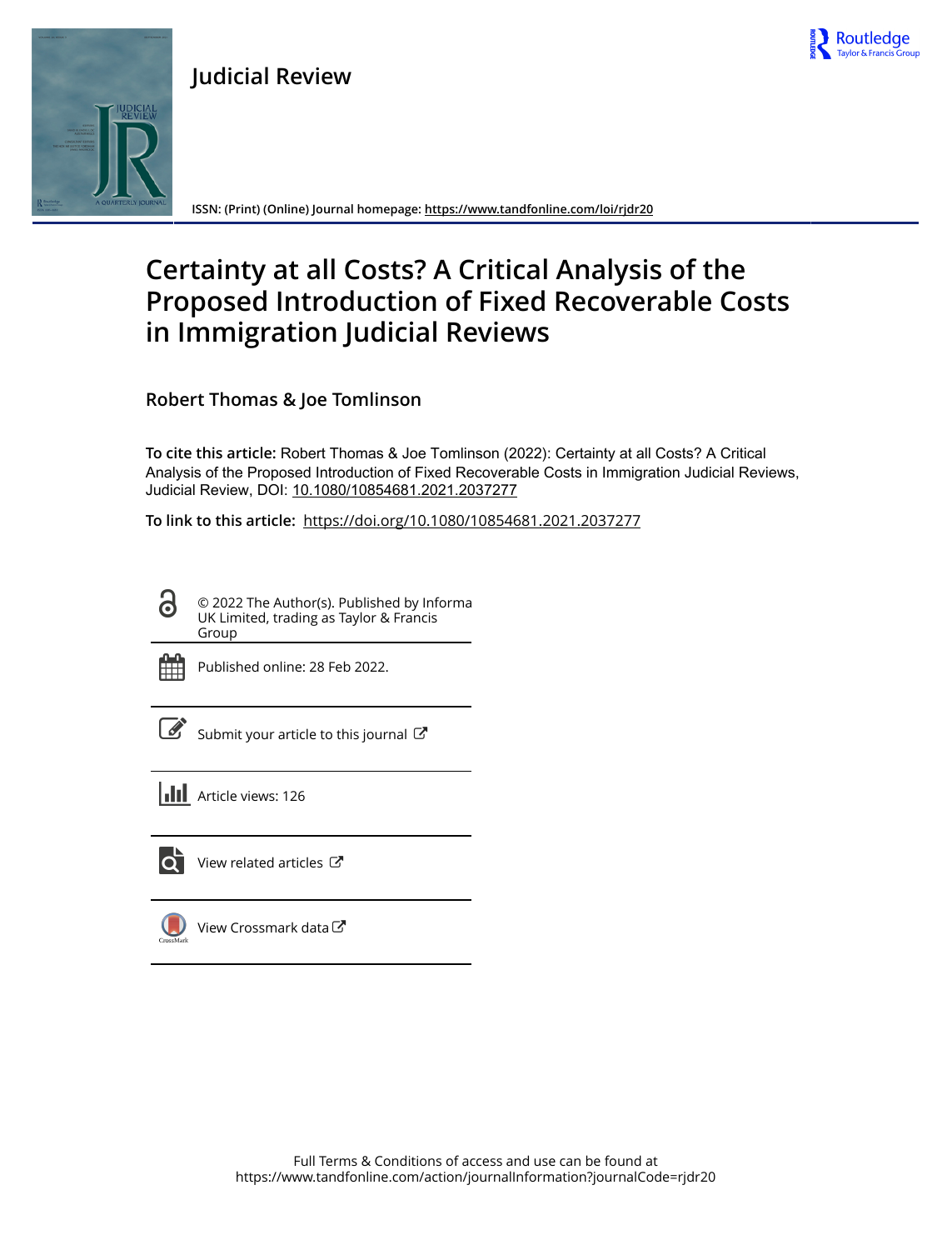**a** OPEN ACCESS **a** Check for updates

Routledae

## Certainty at all Costs? A Critical Analysis of the Proposed Introduction of Fixed Recoverable Costs in Immigration Judicial Reviews

Robert Thomas<sup>a</sup> and Joe Tomlinson<sup>b</sup>

<sup>a</sup>Professor of Public Law, University of Manchester; <sup>b</sup>Senior Lecturer in Public Law, University of York

## Introduction

- 1. It is axiomatic that costs rules in civil litigation can and do shape access to legal processes. Indeed, when costs rules are being drafted this idea – the 'deterrence effect' – is often a rationale for drafting rules in a certain way. $^{\rm 1}$  The costs rules in judicial review have been a particularly vexed subject in recent years. There is a widespread view that the current cost rules are a contributing factor to an access crisis in this part of the justice system, although the Government certainly does not share this outlook. Rather, it is more concerned that public money is too often being spent on public bodies defending weak cases that get in the way of efficient public administration. This tension is placed under further strain by both the constitutional position of the judicial review process (supporting claims that access to this process is of particular systemic importance visà-vis the constitutional right of access to justice) and the persistent issue of a lack of robust and comprehensive data on costs against which policy claims can be tested.
- 2. After the Government's manifesto pledge to examine the constitution and the role of the courts in judicial review cases, $^2$  the Ministry of Justice set up the Independent Review of Administrative Law, $3$  ran its own consultation on a broader set of potential changes,<sup>4</sup> and then introduced the Judicial Review and Courts Bill into Parliament. While that process garnered much attention from public lawyers, politicians, and the mainstream press, much less attention was focused on how the Home Office was proposing to change the same system. In its New Plan for Immigration, the Home Office reiterated familiar concerns about public law challenges clogging up the system and frustrating the implementation of public policy.<sup>5</sup> Among other suggestions made to 'streamline' processes of appeal and challenge, it proposed to introduce

<sup>3</sup>Independent Review of Administrative Law (CP 407, 2021).

© 2022 The Author(s). Published by Informa UK Limited, trading as Taylor & Francis Group

This is an Open Access article distributed under the terms of the Creative Commons Attribution-NonCommercial-NoDerivatives License (http:// creativecommons.org/licenses/by-nc-nd/4.0/), which permits non-commercial re-use, distribution, and reproduction in any medium, provided the original work is properly cited, and is not altered, transformed, or built upon in any way.

 $1$ M Fordham QC and J Boyd, 'Rethinking Costs in Judicial Review' [2009] JR 306.

<sup>&</sup>lt;sup>2</sup>The Conservative and Unionist Party, Get Brexit Done: Unleash Britain's Potential (2019) 48.

<sup>4</sup>Ministry of Justice, Judicial Review Reform: The Government Response to the Independent Review of Administrative Law (CP 408, 2021).

<sup>&</sup>lt;sup>5</sup>Home Office, New Plan for Immigration (CP 412, 2021) 28.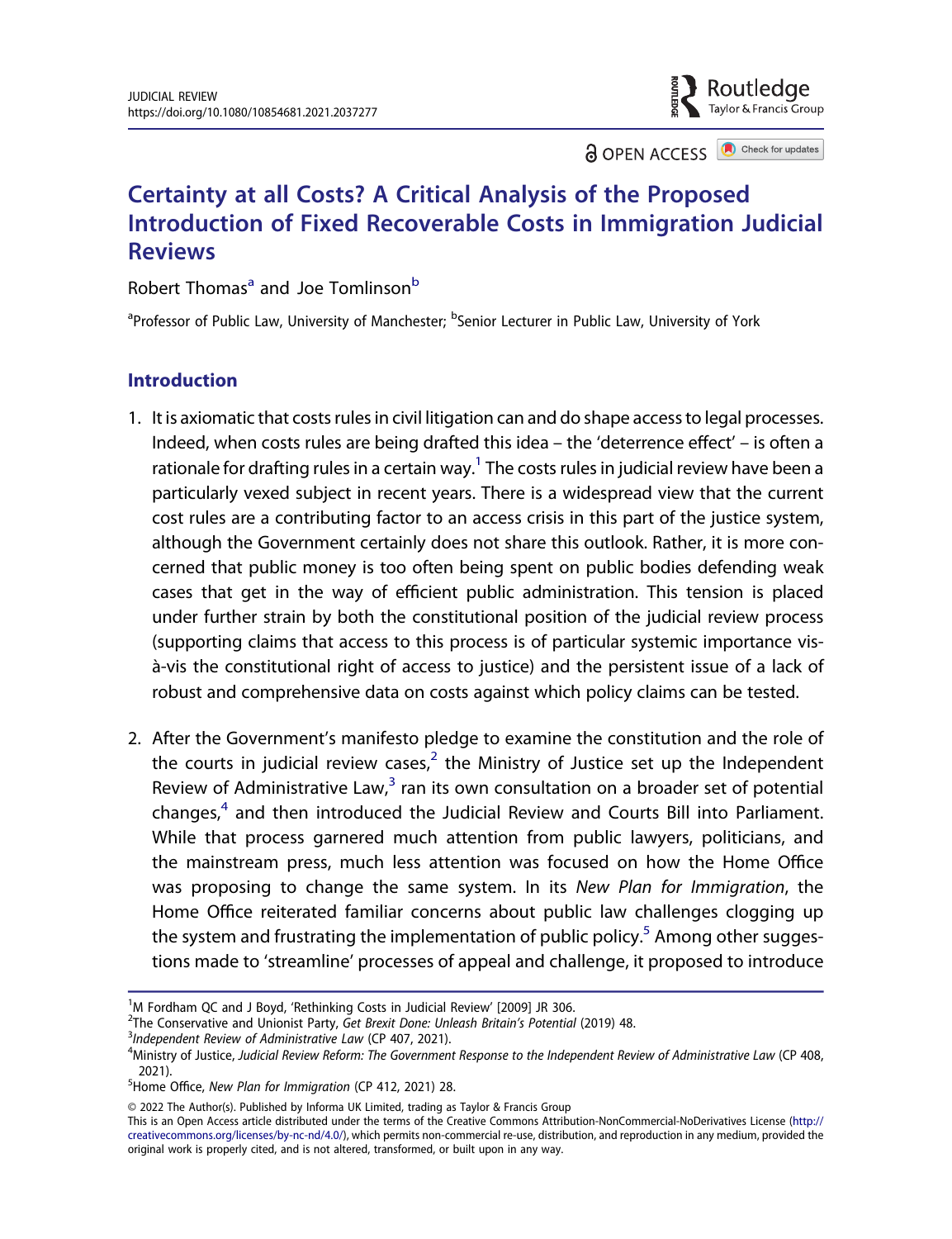### $2 \quad \Leftrightarrow \quad R$ . THOMAS AND J. TOMLINSON

fixed recoverable costs (FRC) in immigration judicial review cases. The Home Office quickly consulted and ploughed ahead with this proposal – despite apparent opposition from those who engaged with the consultation – on the basis that it would enhance certainty for the parties in such cases. It has signalled its intention to pass the matter to the Civil Procedure Rules Committee (CPRC) and the Tribunal Procedure Committee (TPC), for them to take forward.

3. The central question now is whether, based on the available evidence, the introduction of FRC in immigration judicial review cases will have a positive or negative impact overall on access to justice, judicial review, and hence also the legality of government decision-making. In this article, we address this important question. Our analysis of the potential justifications for introducing FRC, guided by engagement with the existing (albeit limited) evidence base, leads us to conclude that the adoption of FRC in immigration judicial review cases may enhance certainty for parties but it also carries serious access to justice risks, particularly given the potential effects it is likely to have on the immigration legal services market. We argue that these wider concerns – the importance of which has been persistently marginalised during the policy process thus far – must be a relevant consideration, but they have not been afforded the degree of attention they deserve. Consequently, the policy case for the adoption of FRC remains far from convincing.

## The emergence of the FRC proposal

- 4. Section 51 of the Senior Courts Act 1981 provides that costs shall be 'in the discretion of the court'. This discretion is '[s]ubject to the provisions of this or any other enactment and to rules of court'. The main rules to which the court's discretion is subject are contained in the Civil Procedure Rules (CPR) Pts 44–46. CPR r 44.2 sets out the general rule in civil litigation that costs will follow the event (i.e. the loser pays), although the court has a discretion to make a different order as to costs (including to make no order at all). CPR r 44.2 requires the court, in exercising its discretion on costs, to have regard to all the circumstances of the case. The rules, like all other parts of the CPR, must be applied and interpreted in accordance with the overriding objective 'to enable[e] the court to deal with cases justly and at proportionate cost'.
- 5. Jackson LJ undertook an extensive review of civil litigation costs and considered the judicial review costs rules as part of that exercise. In his first report in 2009, Jackson LJ recommended that qualified one-way costs shifting be introduced in relation to judicial review cases.<sup>6</sup> The Government did not adopt this recommendation. In his 2017 Supplemental Report on Litigation Costs, Jackson LJ concluded that a system of FRC should not be introduced for judicial review claims.<sup>7</sup> His primary reason for that conclusion was that '[e]ven though many JR cases fall into a standard pattern, costs

<sup>&</sup>lt;sup>6</sup>Lord Justice Jackson, Review of Civil Litigation Costs: Final Report (2009).

<sup>&</sup>lt;sup>7</sup>Lord Justice Jackson, Review of Civil Litigation Costs: Supplemental Report, Fixed Recoverable Costs (2017).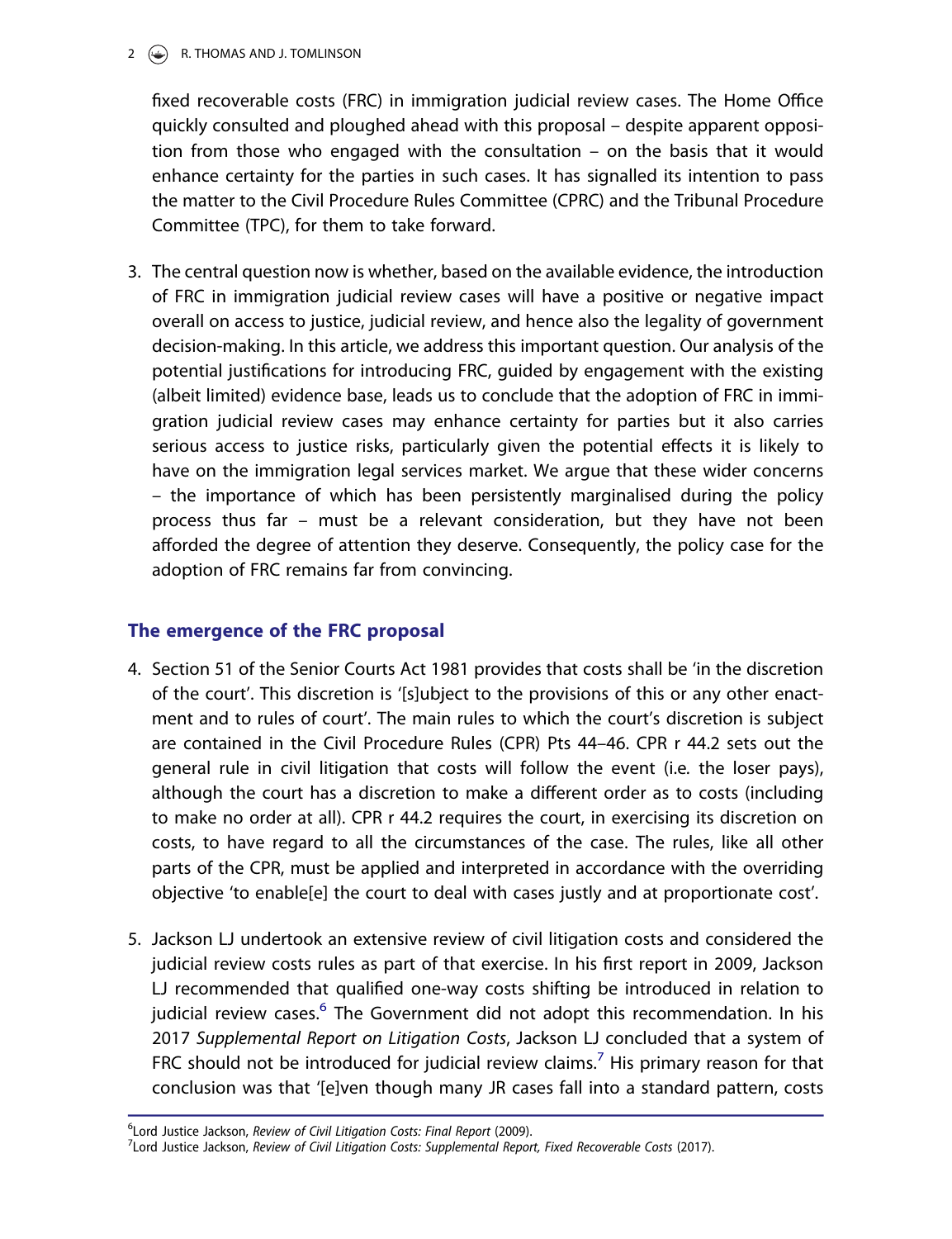are too variable to permit the introduction of a grid of FRC'. The report recommended instead that a modified version of the Aarhus rules should be extended to all judicial reviews. Again, the Government did not adopt this recommendation. Instead, in March 2019, the Ministry of Justice launched a consultation on extending FRC in civil cases, following Jackson LJ's Supplemental Report, and stated the following in relation to judicial review:

Sir Rupert also considered the introduction of FRCs in JR cases. His conclusion was that costs in JRs 'are too variable to permit the introduction of a grid of FRC'. Immigration and asylum JRs, which are the most common form of JR, are, however, relatively uniform, and represent a great cost to the Home Office and the Government is considering whether a bespoke FRC regime can and should be developed for these cases in the Upper Tribunal.<sup>8</sup>

6. In 2020, the Ministry of Justice established the Independent Review of Administrative Law, chaired by Lord Faulks QC. It posed questions on costs as part of its sweeping investigation into the state of the judicial review system. Reporting in 2021, it noted a range of concerns about the impact of costs on both claimants' access to justice and 'the diversion of government funds in having to defend … applications for judicial review'.<sup>9</sup> The Panel concluded overall that:

the potentially serious impact of the current costs regime in judicial review cases on access to justice, and the concern of defendants as to the impact of that regime on their functioning – and what might be done about that impact – needs further careful study by a body equipped to carry out the kind of research and evaluation that we have not been able to apply to this question.<sup>10</sup>

- 7. The Ministry of Justice's consultation paper, which was published at the same time as the IRAL Report, made no proposals for reform of costs in judicial review.
- 8. Only a week later, the Home Office published the New Plan for Immigration. Among a wide-ranging package of reforms to the immigration and asylum system, there was a proposal for the introduction of FRC in immigration judicial review cases:

We want to ensure the asylum and appeals system is faster and fairer. Our end-to-end reforms will aim to reduce the extent to which people can frustrate removals through sequential or unmeritorious claims, appeals or legal action, while maintaining fairness, ensuring access to justice and upholding the rule of law. This will achieve efficiencies in the system as a whole – decreasing the costs of unnecessary litigation and failed removal actions for the taxpayer and freeing up valuable judicial resources. $11$ 

9. The Home Office further stated in specific relation to FRC that:

Most judicial reviews lodged in England and Wales are immigration-related and involve considerable legal costs for the parties and the taxpayer. In the cases which the Home Office

<sup>&</sup>lt;sup>8</sup>Ministry of Justice, Extending Fixed Recoverable Costs in Civil Cases: Implementing Sir Rupert Jackson's proposals (2019) 36. <sup>9</sup>Independent Review of Administrative Law (n 3) 78.

<sup>10</sup>ibid 78–79.

 $11$ New Plan for Immigration (n 5) 27.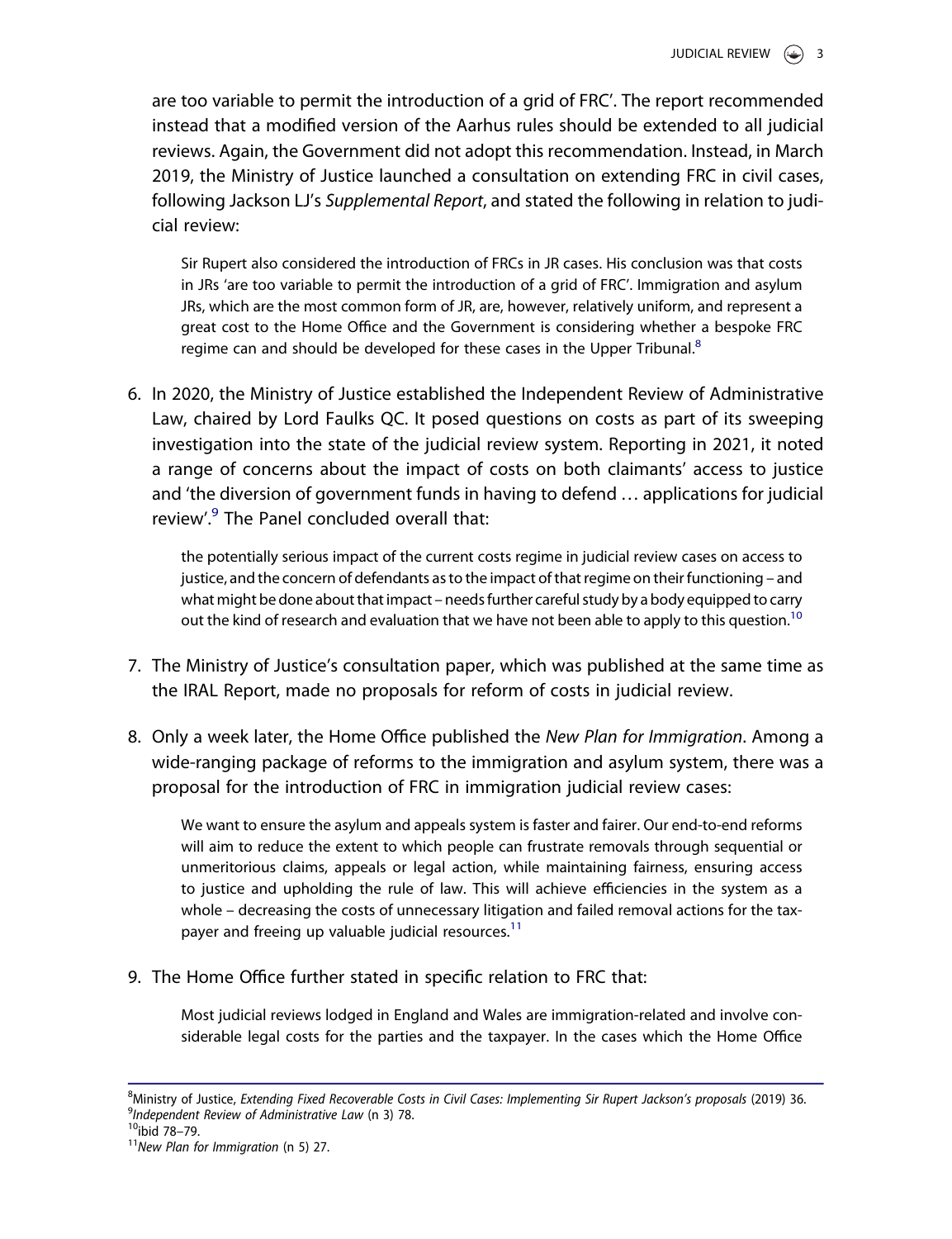#### $\circledcirc$  R. THOMAS AND J. TOMLINSON

ultimately wins, it is rarely able to recover costs. As part of our measures to promote fairness, certainty and balance to the way in which costs are incurred in these cases, we are considering extending 'Fixed Recoverable Costs' to apply to immigration-related judicial reviews. Such a system would specify the amount in legal costs that the winning party can recover from the losing party. By setting this out in advance, both sides will benefit from a greater degree of certainty about the potential cost and risks attached to contesting a case.<sup>12</sup>

10. Most publicly available submissions to the consultation objected to this proposal, principally on the basis that it would undermine access to the judicial review process.<sup>13</sup> Nonetheless, the Home Office concluded, in its response to the consultation, that it would move ahead:

A new system of 'Fixed Recoverable Costs' would provide additional certainty to both sides by setting out in advance the amount in legal costs that the winning party can recover from the losing party. We intend to deliver this by proposing that the TPC and Civil Procedure Rules Committee consider making new Rules.<sup>14</sup>

11. By virtue of the reference to the TPC and the CPRC, the intention appears to be that the proposed change will affect immigration judicial reviews in both the Upper Tribunal and the Administrative Court, but not other type of judicial review case.

## What will be the impact of FRC in immigration judicial reviews?

- 12. Now that the proposal to introduce FRC is being given a firm push by the Home Office, it is important to consider its potential impact by reference to the evidence available and the relevant claims that have been made to justify its adoption. In this respect, six points are central to understanding the likely impact of the proposal.
- 13. First, the Home Office's central rationale for the adoption of FRC in immigration judicial reviews is that it will increase certainty for all parties involved in litigation. This is probably true. Fixing costs will likely increase certainty. However, there has been very little detail given thus far about how FRC may be implemented in practice and there may still be a need for considerable discretion and flexibility. Furthermore, while certainty may be a relevant consideration, it cannot be the only consideration when designing a system of costs. Ensuring and maintaining access to justice should be the principal and overriding objective.
- 14. Second, at various points, the Home Office has mixed into the rationale for FRC that it is frustrated that it cannot recover its costs when it wins immigration judicial reviews. This is an entirely separate point which should not be conflated – it is about enforcement of a costs order rather than the principles upon which costs are allocated. As regards the inability to recover costs, we do not have access to any data on the

 $12$ ibid 23.

<sup>13</sup>For example, see Liberty, Liberty's Response to the New Plan for Immigration Consultation (2021); JUSTICE, New Plan for Immigration Consultation Response (2021).

<sup>14</sup>Home Office, Consultation on the New Plan for Immigration: Government Response (CP 493, 2021) 13.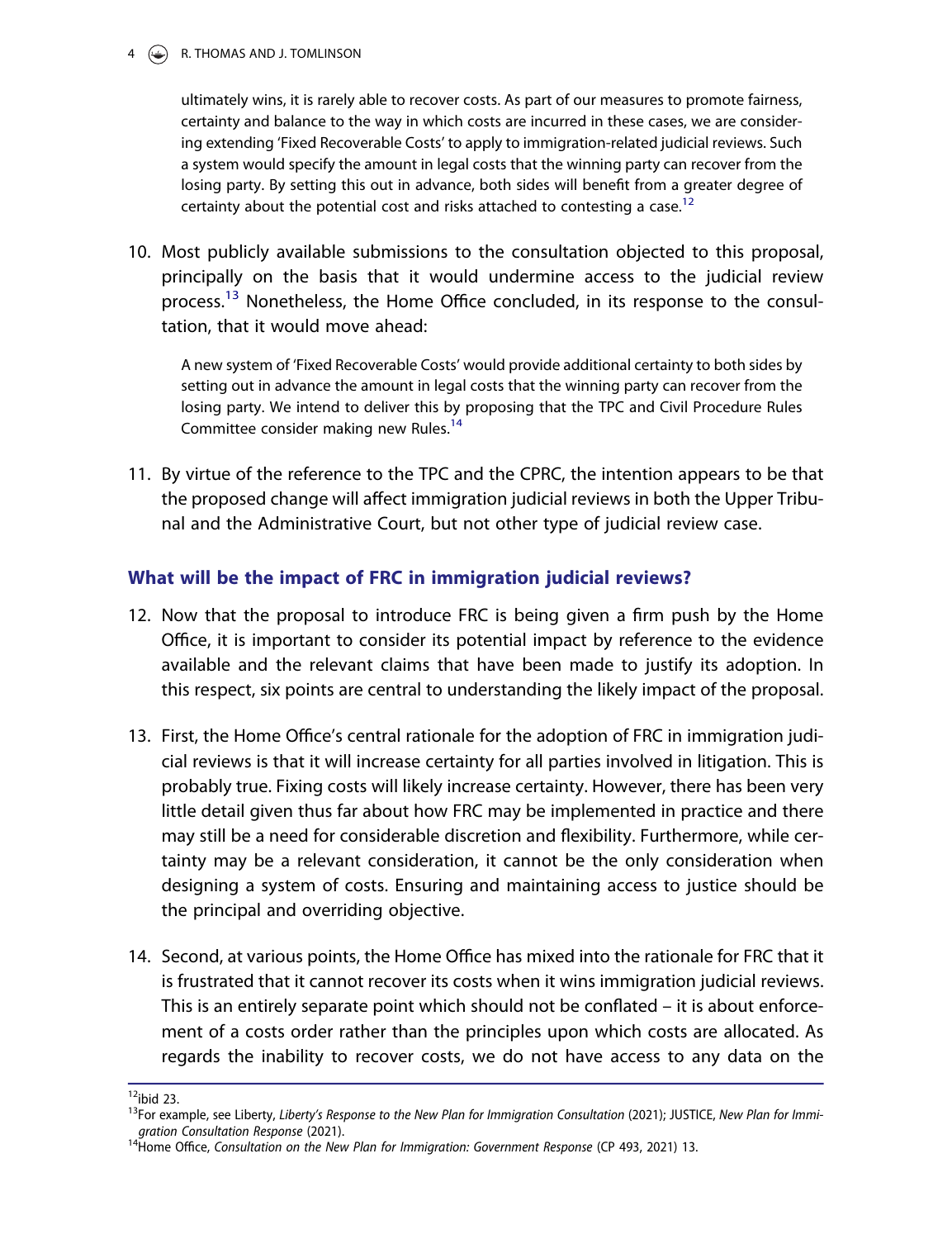scale of this alleged problem. The Home Office and the Government Legal Department hold data on how much litigation debt from immigration judicial reviews remains outstanding and how many claimants who are ordered to pay costs in practice do so. However, this information has not been published despite an FOIA request being lodged. The Home Office also did not publish any related data as part of the consultation process on the New Plan for Immigration. Even if litigation debt from immigration judicial review cases is not paid often, it is difficult to see how introducing FRC will go any distance to addressing this problem. Furthermore, the Home Office already has powers to manage this issue. In 2016, a power to refuse immigration applications on the basis that an applicant owes a litigation debt was introduced as a general ground of refusal in the Immigration Rules.<sup>15</sup> The Home Office guidance further explains that a litigation debt for these purposes can arise from judicial review litigation and instructs caseworkers to take into account all litigation debts. Although there is a general presumption in favour of refusal where an unpaid litigation debt exists, Home Office caseworkers must consider whether refusal is reasonable taking account of all relevant factors, including: how the debt was accrued; the level of cooperation with Home Office debt recovery attempts; the location of an applicant; the purpose of the application; an applicant's ability to pay; how long the debt has been outstanding; and the amount of the debt. If the concern is about nonpayment of litigation debts by claimants, it is this mechanism, and the evidence on its operation, which ought to be examined.

15. Third, the Home Office has consistently suggested that FRC is suitable in immigration cases because costs in such cases are relatively uniform and predictable. In a recent empirical study of immigration judicial reviews in the Upper Tribunal, we investigated costs.<sup>16</sup> We concluded, on the best evidence made available to us by HM Courts and Tribunals Service, that it is difficult to know the average costs of an immigration judicial review. The legal costs will vary in accordance with several factors, such as: the length of litigation; the complexity of a case and the amount of work involved; the type of case; the rates charged by a law firm; and whether counsel is instructed. We were informed that an initial judicial review claim might cost in the region of £1,000–£1,500. If counsel is engaged and a case proceeds to a substantive hearing, then costs can increase considerably. Through our case-file analysis, we also had access to data on costs awarded after the grant or refusal of permission. In cases where there was an order for a specific amount of costs at permission, the range of awards ran from £90 to £1,148. The average award was £458. These costs may seem to be within a relatively stable range but there is no equivalent data on costs when a case proceeds to a substantive hearing, where they are likely to be considerably more unstable and unpredictable. This raises the question of why the Home Office believes immigration to be distinct from other types of judicial review in

<sup>&</sup>lt;sup>15</sup>Statement of Changes in Immigration Rules, HC877.

<sup>&</sup>lt;sup>16</sup>R Thomas and J Tomlinson, Immigration Judicial Reviews: An Empirical Study (Palgrave Macmillan 2021) Ch 5.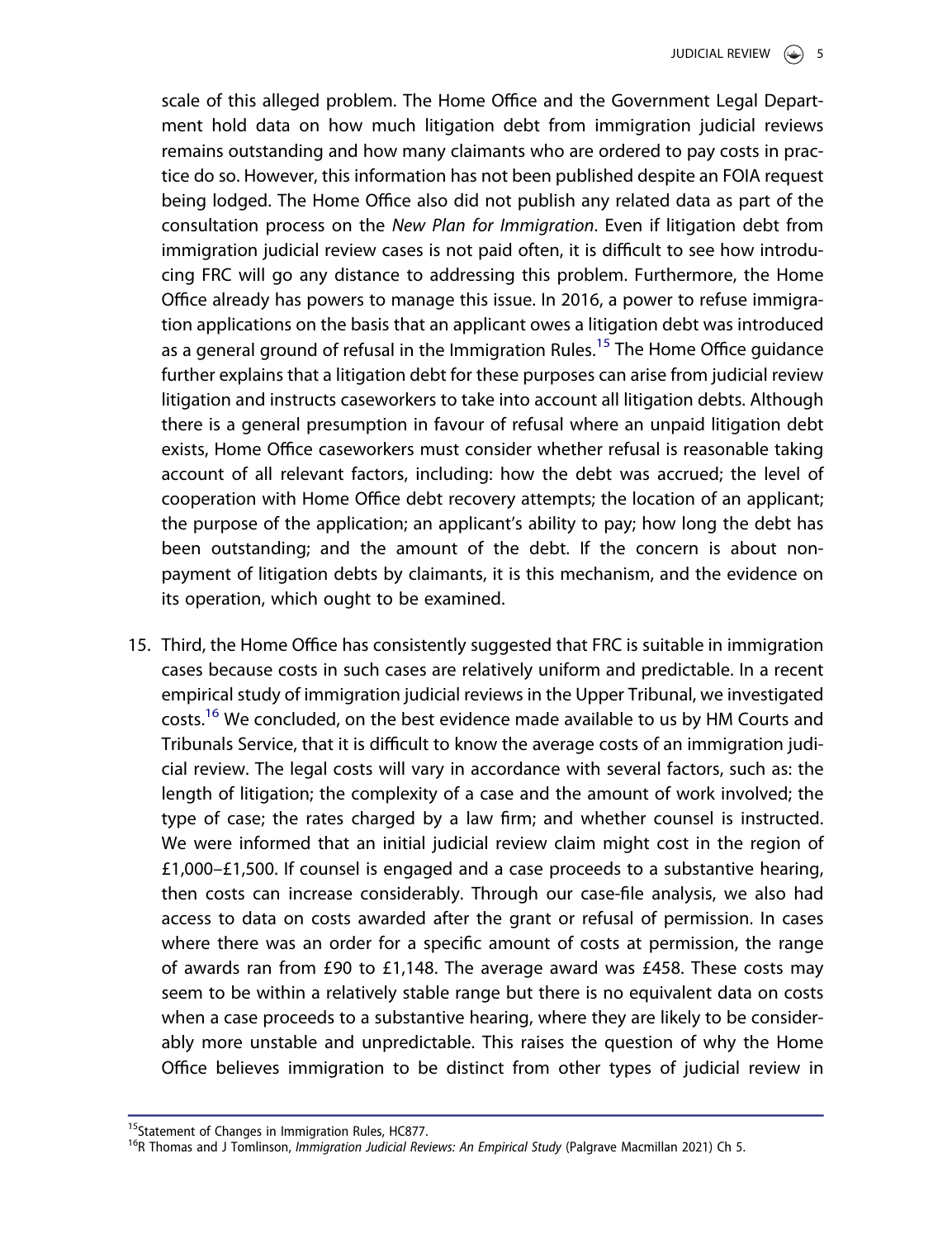#### 6 R. THOMAS AND J. TOMLINSON

their degree of uniformity and predictability, and therefore why Jackson LJ's objection to FRC in judicial review cases generally does not also apply to immigration cases. There has been no clear answer to this question from the Home Office. In the absence of better and more comprehensive data on costs, it is difficult to conclude whether or not the costs in immigration judicial reviews are indeed uniform or predictable when compared with non-immigration cases.

16. Fourth, the Home Office has underscored its desire to move to a system of FRC by suggesting that it is concerned about how much taxpayer money is directed towards defending immigration judicial reviews. This argument, of course, can give rise to the objection that preserving legal processes which ensure the legality of government action are valuable, and that there are already mechanisms in place to filter out weaker cases and therefore limit the burden on the public purse (e.g. the permission procedure and 'Totally Without Merit' certification). However, beyond these points, the evidence presented by the Home Office on the fiscal impact of managing the immigration judicial review caseload has been so inconsistent that it is difficult to understand what the cost is. For instance, the Independent Review of Administrative Law Report noted a range of concerns about 'the diversion of government funds in having to defend … applications for judicial review'. It went on to cite evidence provided by the Home Office in their submission:

The Home Office puts the cost of a substantive judicial review hearing at £100,000 and reports that it spent over £75 million in 2019/20 on defending immigration and asylum judicial reviews and associated damages claims, while only recovering £4 million in terms of its own costs, much of which will be written off in future years given the difficulty in recovering debts from those who bring such challenges.<sup>17</sup>

- 17. The Home Office's full submission to the Independent Review of Administrative Law has not been made public, although the summary of all Government submissions has been published.<sup>18</sup> This summary references the Home Office's estimate of having spent over £75 million in defending claims. The summary document also refers to evidence that 'even in simple, fact specific challenges [the costs] can run to almost £100,000 if the case goes to substantive hearing'.<sup>19</sup>
- 18. There are various comments to be made about the Home Office's statement. Our research and the available data demonstrate that only a handful – less than one per cent – of immigration judicial reviews ever reach a substantive hearing.<sup>20</sup> There is a high rate of settlement after claims are granted permission and it is up to the parties to decide whether or not to settle a case out of court prior to a substantive hearing. If cases do not settle post-permission, then this would strongly suggest

 $19$ ibid 21.

<sup>&</sup>lt;sup>17</sup>Independent Review of Administrative Law (n 3) 78.

<sup>&</sup>lt;sup>18</sup>Summary of Government Submissions to the Independent Review of Administrative Law (2020).

<sup>&</sup>lt;sup>20</sup>Thomas and Tomlinson (n 16) Ch 2.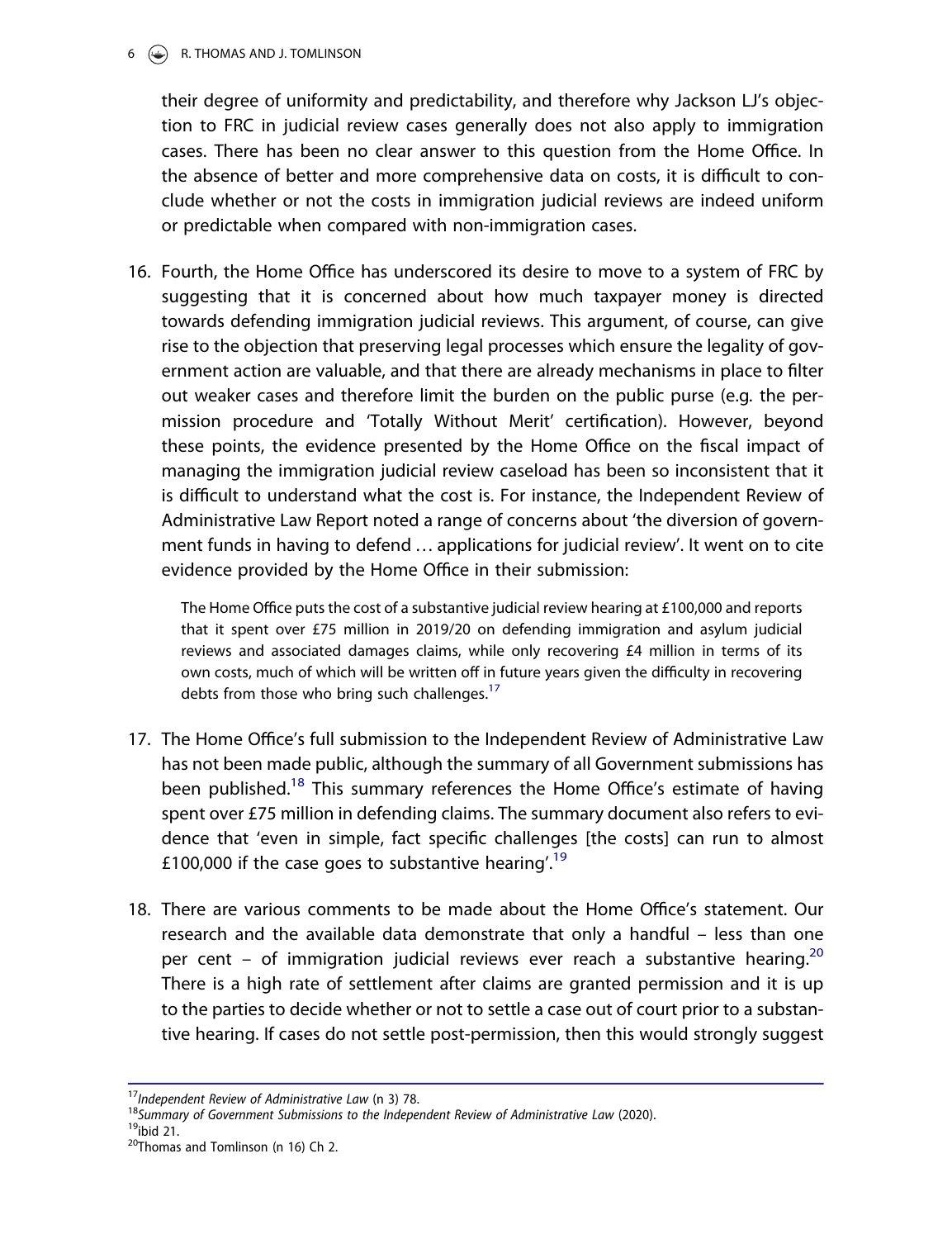that there is a real substantive legal issue worth fighting over. Determining such disputes is, after all, the purpose of the judicial review procedure.

19. Another point is that the Home Office has subsequently modified and qualified its submission to the IRAL. In response to a FOIA request made by the Public Law Project for the underlying data about the cost of immigration judicial reviews, the Home Office revealed the that costs of a substantive judicial review hearing have rarely reached £100,000:

Costs of judicial reviews that proceed to a substantive hearing vary considerably on a case-bycase basis depending on the outcome and whether adverse costs are awarded or compensation needs to be paid. Whilst the majority of cases do not reach £100,000 it is possible for costs to escalate to, and exceed this figure if adverse costs are awarded and compensation is paid. $21$ 

- 20. The Home Office also made clear that the 'over £75 million' figure was inflated, as it also included costs relating to statutory appeals and appeal refunds. It also included staffing costs of the Home Office, as well as lawyers' costs. Furthermore, the £4 million in claimed recovered costs was said only to be 'indicative figure' and not attributable to 2019/2020 specifically.
- 21. It is unfortunate that these important caveats and qualifications have only come to light after the Home Office responded to the IRAL consultation and through a response to a FOIA request. The current position about costs is now confused and unclear. We still lack any reliable or credible data on the costs of immigration judicial reviews. This is necessary so that policymakers can make informed and evidencebased decisions on an important change to the costs rules. Given the lack of clarity from the Home Office, it is difficult to see how informed policy decisions can now be taken. What is now required is for the Home Office and the Ministry of Justice to undertake and publish a detailed and methodologically robust analysis of costs that interested parties can consider.
- 22. The fifth and perhaps most significant problem with the proposal to introduce FRC is that the Home Office has failed to take proper account of other potentially significant effects of this shift. For instance, there is no consideration of the effect of this change on settlement rates (which are high in immigration judicial review cases, particularly post-permission). Most importantly, however, is that there has been no apparent consideration of the effect that this shift may have on the immigration legal services market.<sup>22</sup> Representatives operating in this market under a contract with the Legal Aid Agency often need to supplement their legal aid income by taking on privately funded work, in order to make their business sustainable.<sup>23</sup> For those firms and

<sup>21</sup>FOIA Reference 64588 (2021).

<sup>&</sup>lt;sup>22</sup>For an extensive, recent analysis of the existing challenges of this market, see J Wilding, The Legal Aid Market: Challenges for Publicly Funded Immigration and Asylum Legal Representation (Bristol University Press 2021).

 $^{23}R$  (E) v Governing Body of JFS [2009] UKSC 15 [24]-[25].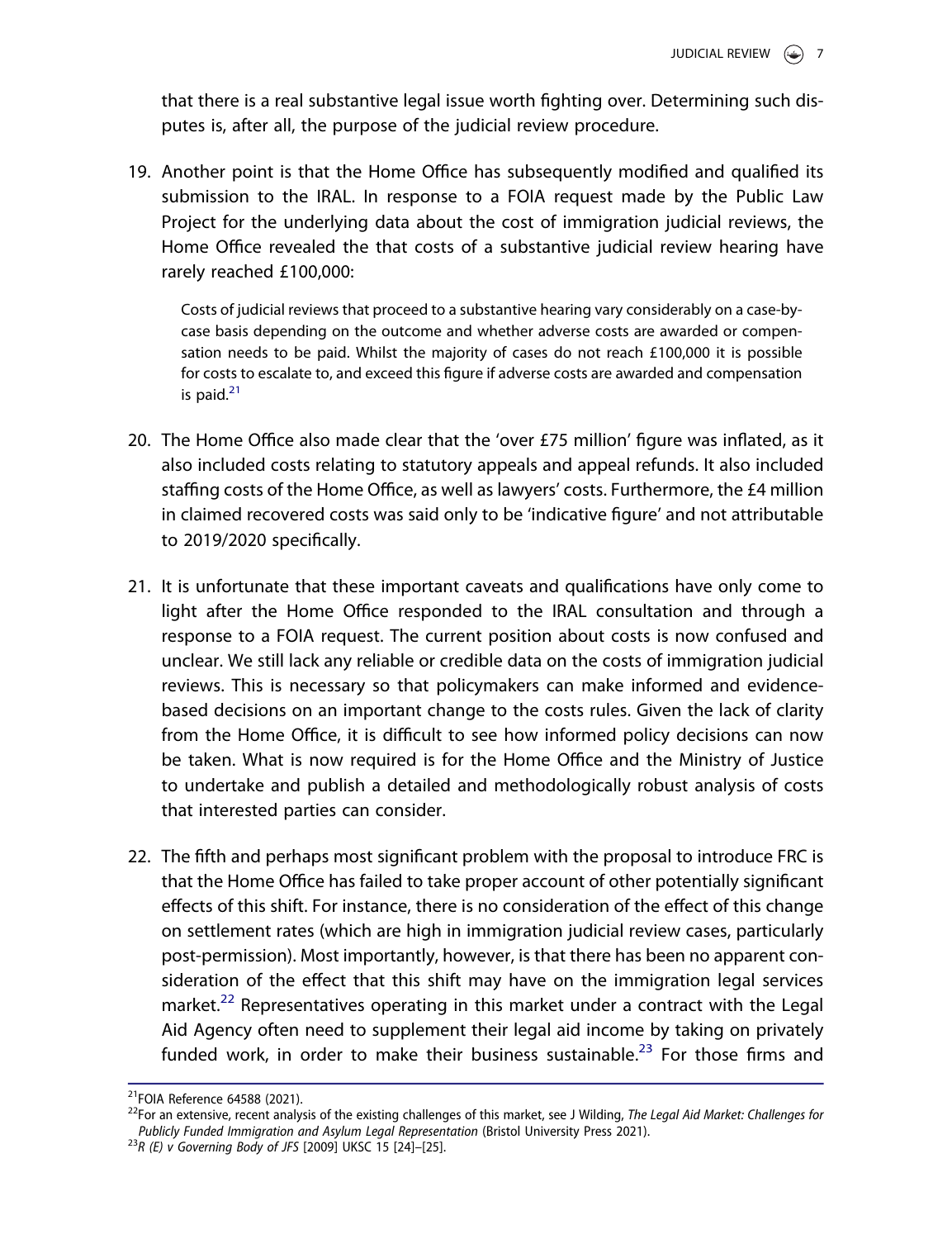#### 8 **C** R. THOMAS AND J. TOMLINSON

practitioners who focus on legal aid work, their additional income is usually generated through the recovery of their costs at inter partes rates when they win cases. The major risk of introducing the FRC model is that immigration advisors will withdraw from undertaking immigration judicial review work as it will become commercially unsustainable, and in turn undermine the ability of people aggrieved by an immigration decision to challenge an adverse decision in the courts. Moreover, good quality service providers may withdraw from the market. The poor quality of some immigration representatives is a well-documented, persistent, and serious issue in immigration judicial review cases, and it negatively impacts upon claimants, the Home Office and the system itself.<sup>24</sup> The potential withdrawal of better-quality representatives from immigration judicial review work risks exacerbating such impacts, rather than improving the operation of the system. On available data, it is impossible to model the potential impacts of FRC on the market in any precise way, but it ought to be at the centre of the policy debate.

23. A sixth point also concerns what has been overlooked in the debate so far. There are alternative remedies to judicial review, such as tribunal appeal rights. Immigration appeal rights have been restricted under the Immigration Act 2014 and this affects the use of judicial review. $25$  But if the Government is correct to state that a significant number of immigration judicial reviews are 'relatively uniform' and 'fact-specific', then reintroducing appeal rights is an obvious point to consider. Tribunal appeals are less costly and less procedurally complex than judicial review. Having previously curtailed appeal rights, the perception now will be that access to judicial review is potentially being indirectly restricted through an ostensibly procedural clamp down.

## Conclusion

- 24. Overall, the Home Office's proposal was not based on a fully rounded analysis and the justification put forward in its most recent articulation of the policy verges on the myopic. Where the evidence on the current system is available and robust, it raises some real concerns about the impact of FRC on access to both the system and high-quality legal advice, which is itself an important component of accessibility. At the same time, the evidence that has been held out to support the introduction of FRC by the Home Office has often been inconsistent and dubious.
- 25. It seems that the matter of whether FRC will be introduced in immigration judicial review cases is now going to be sent to the TPC and CPRC. It is open to the CPRC and TPC to consider and reject the Home Secretary's proposal for FRC. Given the myopic reasoning behind the latest iteration of the proposal, the apparent weakness

<sup>&</sup>lt;sup>24</sup>Thomas and Tomlinson (n 16) Ch 3.

 $25$ ibid Chs 2-3.